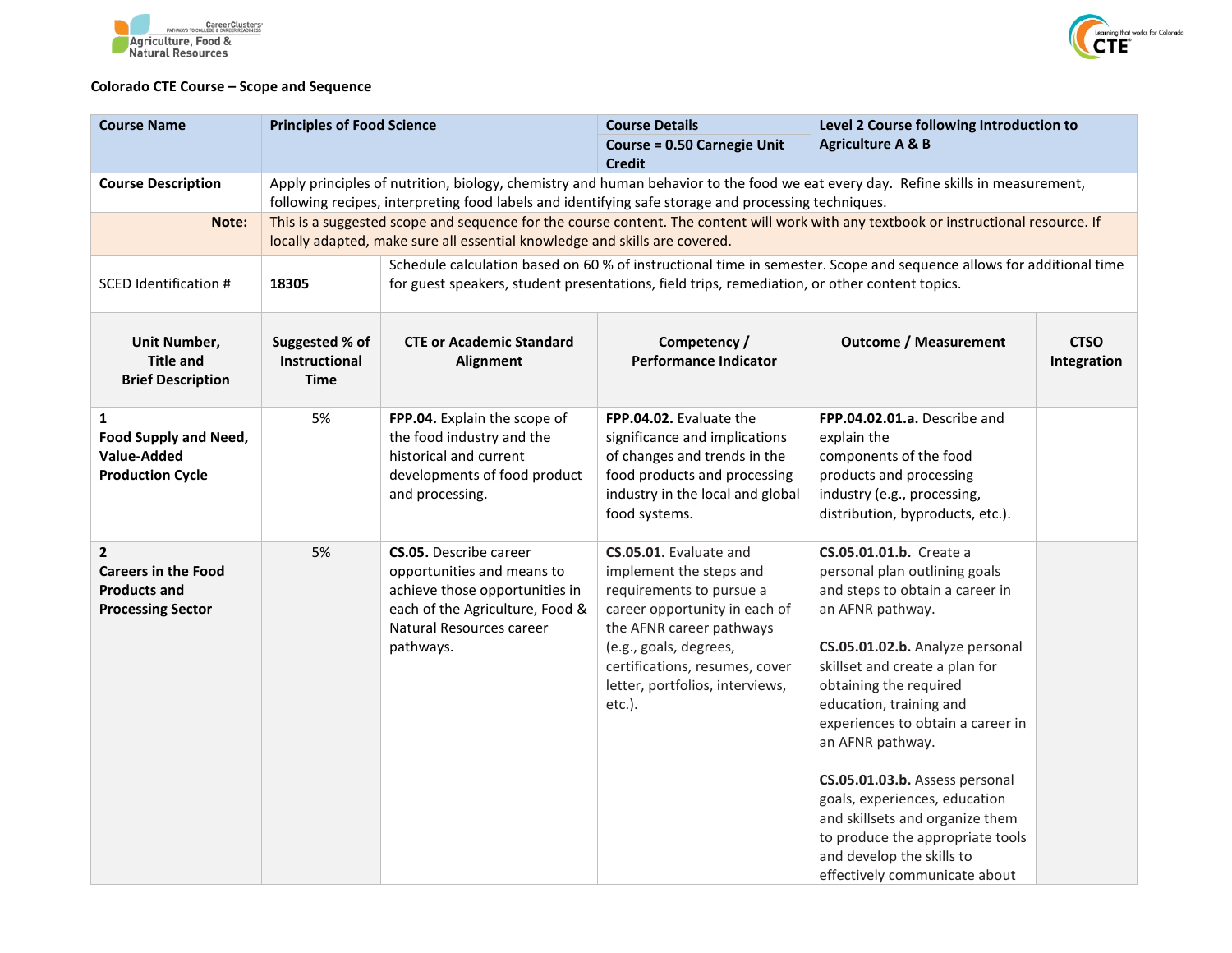



|                                                                                                                                                  |     |                                                                                                                                             | CS.05.02. Examine and choose<br>career opportunities that are<br>matched to personal skills,<br>talents, and career goals in an<br>AFNR pathway of interest.                                 | one's qualifications for an AFNR<br>career.<br>CS.05.02.02.a. Research and<br>describe careers in each of the<br>AFNR pathways and choose<br>potential careers connecting to<br>personal interests and skills.                                                                                                                                                             |
|--------------------------------------------------------------------------------------------------------------------------------------------------|-----|---------------------------------------------------------------------------------------------------------------------------------------------|----------------------------------------------------------------------------------------------------------------------------------------------------------------------------------------------|----------------------------------------------------------------------------------------------------------------------------------------------------------------------------------------------------------------------------------------------------------------------------------------------------------------------------------------------------------------------------|
| 3<br><b>Food Preparation</b><br><b>Procedures and Tools</b>                                                                                      | 5%  | FPP.03. Select and process<br>food products for storage,<br>distribution and<br>consumption.                                                | FPP.03.02. Design and apply<br>techniques of food processing,<br>preservation, packaging and<br>presentation for distribution<br>and consumption of food<br>products.                        | FPP.03.02.01.a. Identify and<br>explain English<br>and metric measurements used<br>in the food products and<br>processing industry.                                                                                                                                                                                                                                        |
| 4<br>pH in Nutrition and<br>Food                                                                                                                 | 3%  | FPP.03. Select and process<br>food products for storage,<br>distribution and<br>consumption.                                                | FPP.03.02. Design and apply<br>techniques of food processing,<br>preservation, packaging and<br>presentation for distribution<br>and consumption of food<br>products.                        | FPP.03.02.03.b. Analyze and<br>document food preservation<br>processes and methods on a<br>variety of food products.                                                                                                                                                                                                                                                       |
| 5<br>Food Chemistry: Study,<br>lab and quiz on each<br>nutrient<br>(Carbohydrates, Lipids,<br>Protein, Water,<br><b>Vitamins &amp; Minerals)</b> | 21% | FPP.02. Apply principles of<br>nutrition, biology,<br>microbiology, chemistry and<br>human behavior to the<br>development of food products. | FPP.02.02. Apply principles of<br>microbiology and chemistry to<br>develop food products to<br>provide a safe, wholesome<br>and nutritious food supply for<br>local and global food systems. | FPP.02.02.01.a. Examine and<br>describe the basic chemical<br>makeup of different types of<br>food<br>FPP.02.02.01.b. Explain how the<br>chemical and physical properties<br>of foods influence nutritional<br>value and eating quality.<br>FPP.02.02.01.c. Design and<br>conduct experiments<br>to determine the chemical and<br>physical<br>properties of food products. |
| 6                                                                                                                                                | 5%  | FPP.03. Select and process<br>food products for storage,<br>distribution and                                                                | FPP.03.02. Design and apply<br>techniques of food processing,<br>preservation, packaging and                                                                                                 | FPP.03.02.03.a. Identify<br>methods of food preservation                                                                                                                                                                                                                                                                                                                   |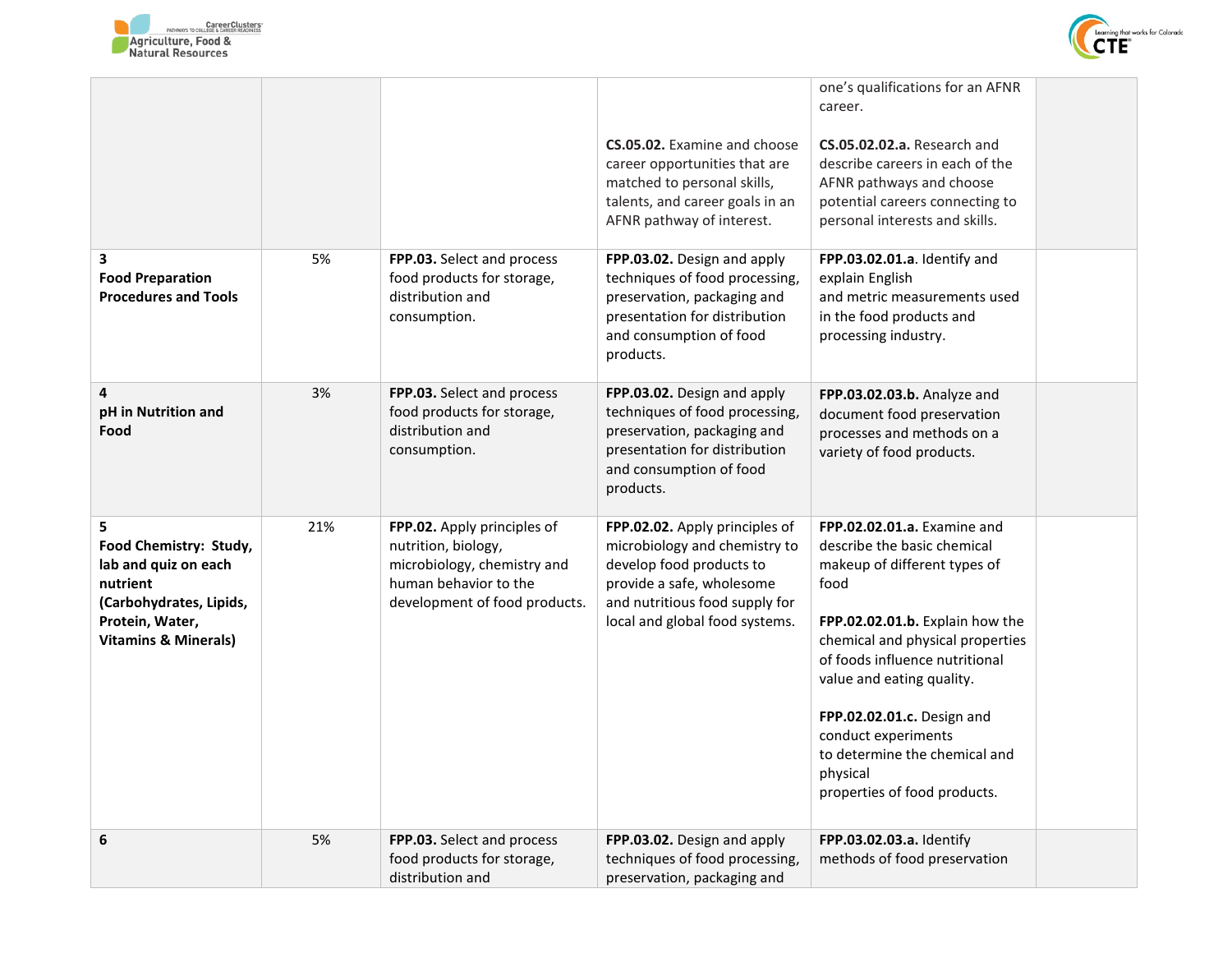



| <b>Food Preservation:</b><br>dehydration, canning,<br>pressure cooking                         |    | consumption.                                                                                                                                | presentation for distribution<br>and consumption of food<br>products.                                                                                                                       | and give examples of foods<br>preserved by each method.<br>FPP.03.02.03.b. Analyze and<br>document food<br>preservation processes and<br>methods on a<br>variety of food products.                                                                                                                                                                                                                                                          |
|------------------------------------------------------------------------------------------------|----|---------------------------------------------------------------------------------------------------------------------------------------------|---------------------------------------------------------------------------------------------------------------------------------------------------------------------------------------------|---------------------------------------------------------------------------------------------------------------------------------------------------------------------------------------------------------------------------------------------------------------------------------------------------------------------------------------------------------------------------------------------------------------------------------------------|
| 7<br>Food Physics: Study of<br>yeast, baking powder,<br>soda, emulsions,<br>maillard reaction. | 7% | FPP.02. Apply principles of<br>nutrition, biology,<br>microbiology, chemistry and<br>human behavior to the<br>development of food products. | FPP.02.02 Apply principles of<br>microbiology and chemistry to<br>develop food products to<br>provide a safe, wholesome<br>and nutritious food supply for<br>local and global food systems. | FPP.02.02.01.b. Explain how the<br>chemical and physical properties<br>of foods influence nutritional<br>value and eating quality.<br>FPP.02.02.02.a. Identify<br>common food additives and<br>identify their properties (e.g.,<br>preservatives, antioxidants,<br>buffers, stabilizers, colors,<br>flavors, etc.).<br>FPP.02.02.02.b. Describe the<br>purpose of common food<br>additives and how they<br>influence the chemistry of food. |
| 8<br><b>Meat Science: Quality</b><br><b>Grades, Retail Cuts</b>                                | 5% | FPP.03. Select and process<br>food products for storage,<br>distribution and<br>consumption.                                                | FPP.03.01. Implement<br>selection, evaluation and<br>inspection techniques to<br>ensure safe and<br>quality food products.                                                                  | FPP.03.01.01.c. Outline<br>procedures to assign<br>quality and yield grades to food<br>products<br>according to industry standards.                                                                                                                                                                                                                                                                                                         |
| 9<br>Food Safety &<br><b>Bioterrorism</b>                                                      | 5% | FPP.01. Develop and<br>implement procedures to<br>ensure safety, sanitation and<br>quality in food product and<br>processing facilities.    | FPP.01.02. Apply food safety<br>and sanitation procedures in<br>the handling and processing of<br>food products to ensure food<br>quality.                                                  | FPP.01.02.01.c. Identify sources<br>of contamination<br>in food products and/or<br>processing facilities and develop<br>ways to eliminate<br>contamination.<br>FPP.01.02.04.a. Describe the<br>effects foodborne<br>pathogens have on food<br>products and humans.                                                                                                                                                                          |